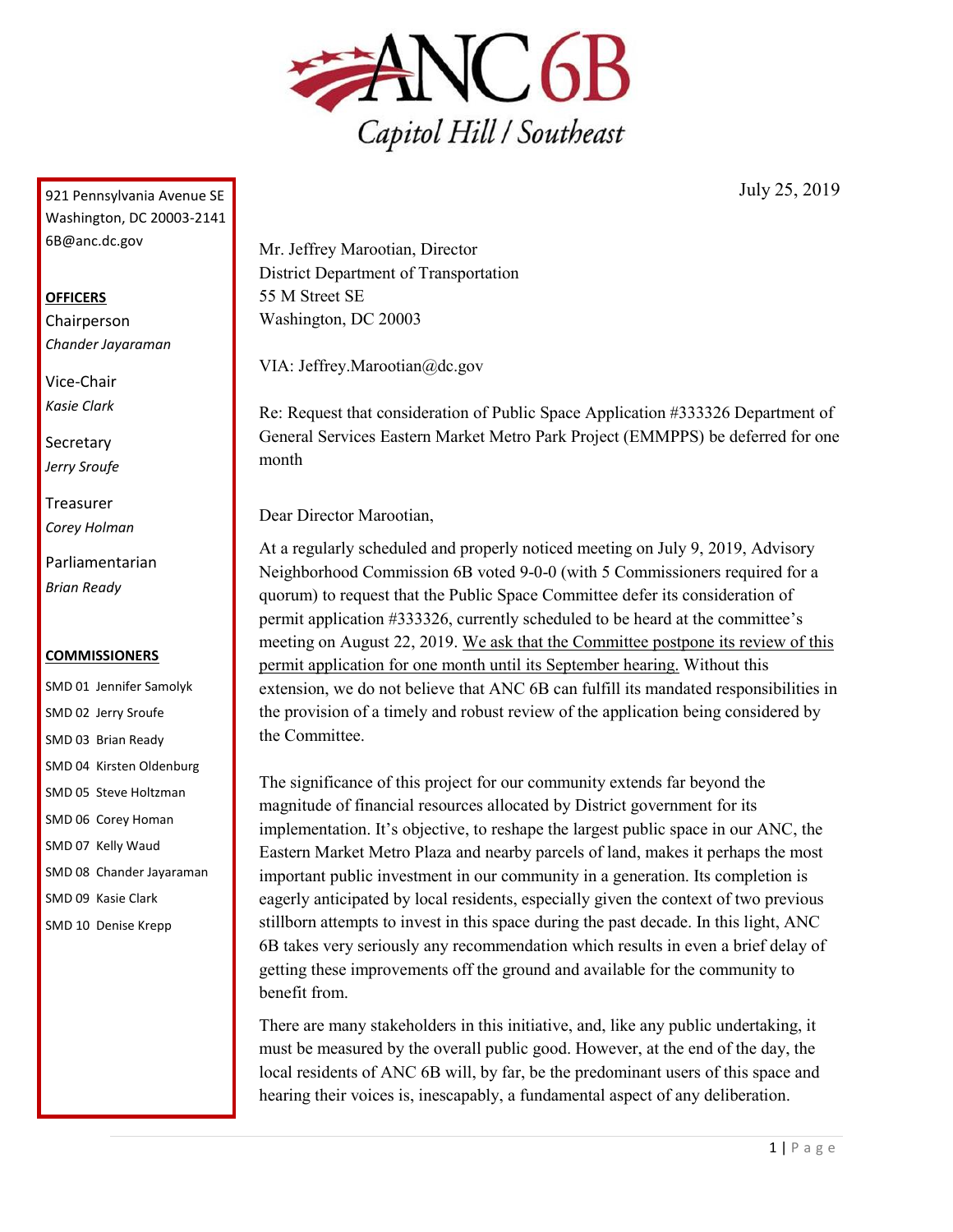

The public consultation process implemented by DGS has had limitations. ANC 6B has made efforts to supplement this process. But the reality is that this project design has gone through many iterations since its inception last October. With each of the multiple reviews by city-wide regulatory bodies, components of the project design, and their relation to one another, have changed. Consequently, community consultations conducted around earlier iterations of the design, while still significant, cannot represent an adequate sounding of residents' views of the plans submitted to the Public Space Committee on July 5<sup>th</sup>. To take one example, DGS, in response to comments of the Fine Arts Commission has in the past few weeks, removed every shade structure from the project plan despite shade consistently being one of the top priorities expressed by the community to make these spaces viable.

ANC 6B is fully prepared to rapidly develop and implement a suitable process of consultation of the current design as a basis for our review. We can do so in a period of 3-4 weeks. But, we cannot adequately do so in late July and August for the reasons detailed below. And there are a number of key inputs and elements of design which are fundamental to our ability to assess the project's suitability and viability and which we had fully expected to see publicly available by this stage of project preparation, but which are not, at this date, accessible to the public. They may be in process or they be already complete. We don't know. But we do know that they have not been made publicly available and the ANC and members of the community have not seen them.

- 1. **The project design materials provided with the application do not include three critical areas of information.** Our conclusion is that the community view of the project is impossible to fully gauge without them.
	- a. **There has been no publicly disseminated determination of even an indicative budget of this project and how it corresponds to the funds available at the current time for its implementation.** DGS has transparently made clear from the onset that there would be a gap between currently available funds and funds required to complete the project. It has dealt with this dilemma by asserting that large parts of the project would be completed, and other parts would be fully designed and costed to be "brought off the shelf" when sufficient funds are allocated. From the materials provided with the permit application, there is no way to evaluate whether the drawings represent a cost-effective utilization of available funds to complete the entire plan in the 18 month period laid out in the application or, alternatively, a combination of implementable components blended with components which, in fact, will not be immediately realized.
	- b. **DGS has not finalized and publicly disseminated the project's Transportation Study which underpins the design of a number of proposed components.** While data collection was completed over 3 months ago, DGS has denied several ANC requests to see the study or receive any written or oral sense of any of its findings. As recently as July 9<sup>th</sup>, DGS informed us that the study was "not finalized" and could not yet be shared. The Community Advisory Team that DGS appointed has also not seen the study nor was it asked to comment on or shown the terms of reference for the study. Given the proposed components of the project include, inter alia, closing two slip lanes connecting  $8<sup>th</sup>$  Street SE to create parklets, moving bus shelters and reversing direction of traffic on a one-way residential block adjoining the proposed playground, there are parts of this design which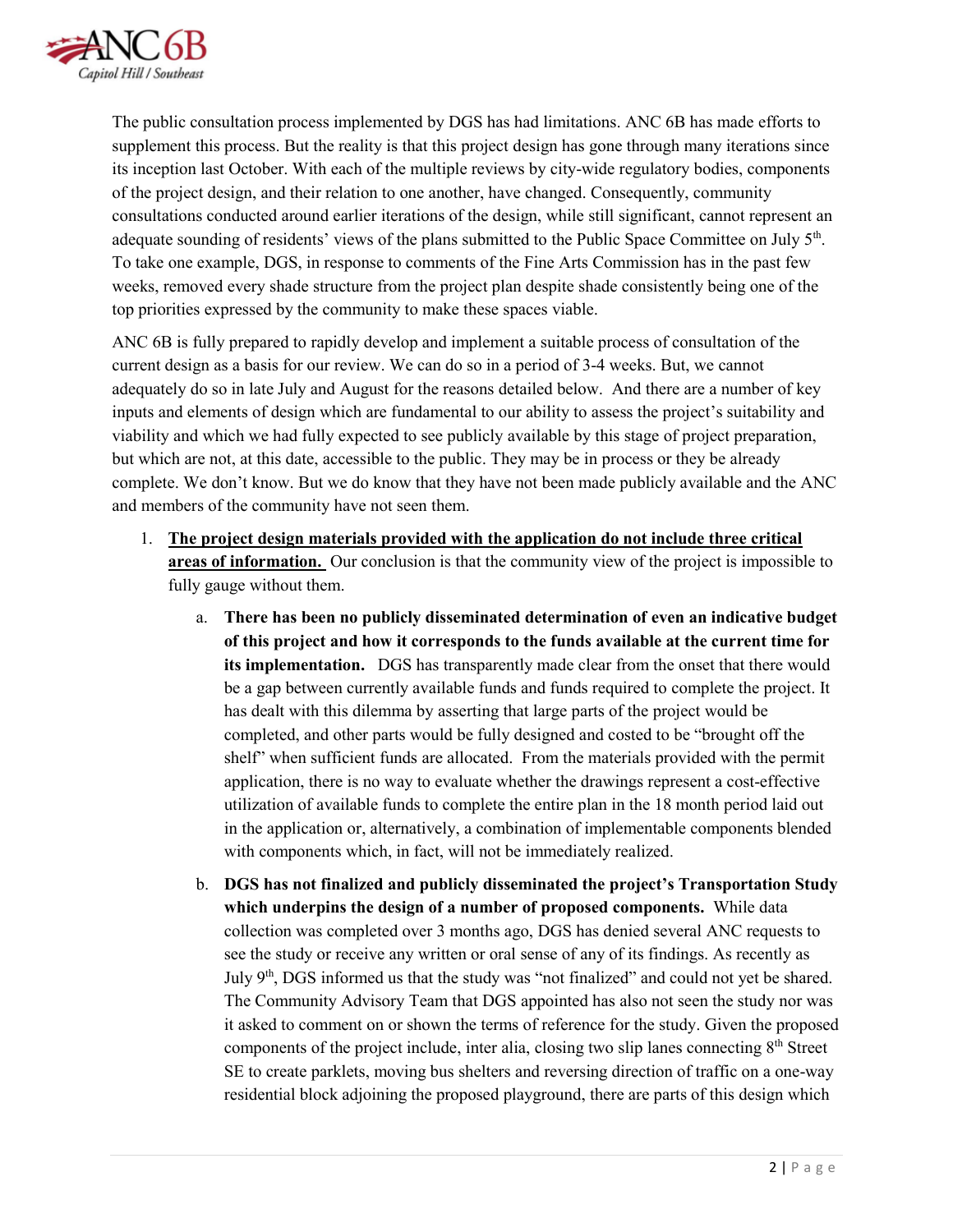

are fundamentally dependent upon conclusions of a study no one outside the DC government has seen. The reversal of the direction of traffic on the 800 block of D Street is particularly contentious and openly opposed by a large number of residents on that block and adjoining blocks of  $8<sup>th</sup>$  and  $9<sup>th</sup>$  Sts SE. The ANC had intended to have a special consultation solely devoted to this issue but have not been able to do so without access to the Transportation Study. We still have no clarity as to when the study will be available or what its findings are. It is difficult to see how ANC 6B can assess the totality of the project without access to this critical information. Even if the finalized study were to emerge in the near future, the ANC would be faced with the burden of, in the space of a few weeks, rapidly consulting the community on these specific transport related issues while simultaneously organizing a wider review of the project as a whole.

- c. **There is no publicly disseminated maintenance plan for a project which includes maintaining heavily travelled public spaces as well as extensive landscaping, new bio-retention areas, a splashpad and a large playground.** A well-vetted maintenance plan was highlighted as in every consultation we've done as one of the top priorities for the community. Parcel one already has issues of illicit drug dealing. The community sees maintenance and security as inextricably linked. While we aware that DGS has entered into discussions with the Capitol Hill BID to undertake these functions, there is no public information of the outcome of those discussions, the tasks that the BID has the capacity and willingness to undertake and most importantly the amount and source of funds available for this purpose. Given the central importance of predictable maintenance to the likelihood of the project sustainably achieving its core goals, until this information is available, assessment of the project's value to the community is premature.
- 2. **The Timing of the scheduled review of this submission may make it legally impossible for ANC6B to submit a review of this project**. At a minimum, our capacity to respond effectively and appropriately will be severely limited.
	- a. **ANC 6B may not be able to constitute the quorum that DC law requires for our body to legally conduct business.** Our ANC does not meet during the month of August. Our last monthly meeting was on Tuesday July  $9<sup>th</sup>$ , two business days after the public space permit was filed. ANC commissioners, serving on a voluntary unpaid basis, commonly plan well in advance to schedule time with family and other personal obligations during August. We need 6 members for a quorum and aren't sure we will have that number available.
	- b. **Our ability to adequately consult with our constituents during this late summer period is constrained for similar reasons.** Late summer vacations are a factor in any community. The fact that the employment of high proportions of Capitol Hill residents is directly or indirectly linked to Congress results in an even higher level of exodus during the August recess, particularly in households with children.

We are confident that a shifting of the consideration of this project to the agenda of the September hearing would eliminate the limitations placed on our participation related to the current August schedule while at the same time providing sufficient time for DGS to finalize and disseminate the critical inputs referred to